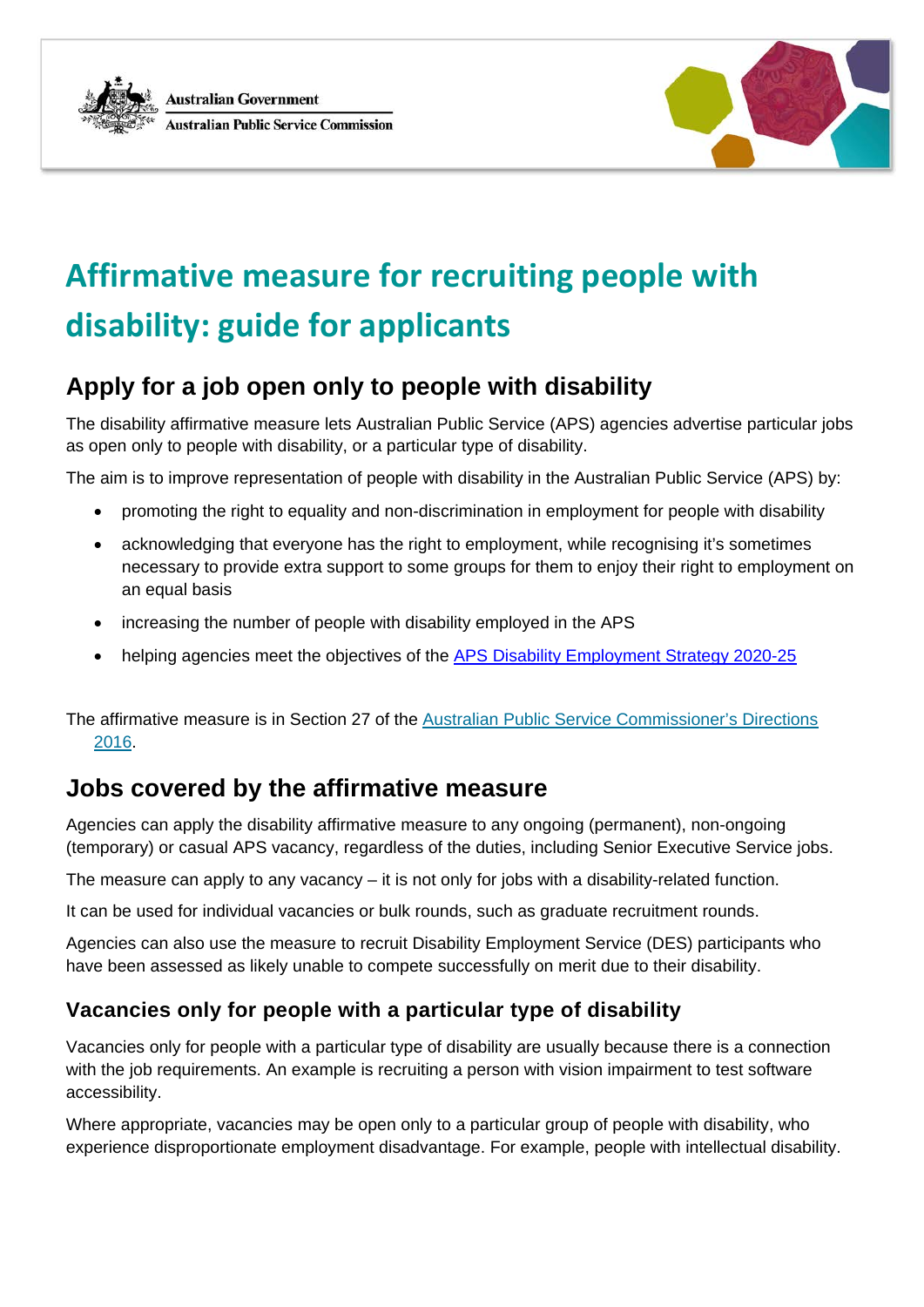## **Where to find jobs advertised under the affirmative measure**

If an agency is using the measure, it will be clearly indicated in the job advertisement.

You can search for vacancies advertised under the measure on the [APSjobs website.](https://www.apsjobs.gov.au/)

- On the left of the screen under 'Refine Search', scroll down to 'Programs and Initiatives'.
- From this drop-down menu, select 'Disability Employment Affirmative Measure Vacancy'.

This will display current vacancies open only to people with disability or a particular disability under the measure.

|                                 | <b>APS JOBS</b> | Job Search<br>Gazette                                                                                                                                                  | <b>Current Employees</b> | About | FAQ                        | Contact       | Sign In<br>Register |
|---------------------------------|-----------------|------------------------------------------------------------------------------------------------------------------------------------------------------------------------|--------------------------|-------|----------------------------|---------------|---------------------|
| I'm looking for                 |                 | Welcome to the new APSJobs website. Learn more about APSjobs, If you experience any issues or want to provide feedback, please contact us.<br>弱<br>Department / Agency |                          |       | Classification             | o<br>Location | <b>SEARCH</b>       |
| <b>Refine Search</b>            |                 | 529 Jobs Found                                                                                                                                                         |                          |       | Posted Date (Newest First) |               | $\check{ }$         |
| I'm looking for                 |                 |                                                                                                                                                                        |                          |       |                            |               |                     |
| I'm looking for<br>Salary       |                 |                                                                                                                                                                        |                          |       |                            |               |                     |
|                                 |                 |                                                                                                                                                                        |                          |       |                            |               |                     |
| \$30,000                        | \$200,000       |                                                                                                                                                                        |                          |       |                            |               |                     |
| <b>APS Classification</b>       |                 |                                                                                                                                                                        |                          |       |                            |               |                     |
| Please Select                   | $\checkmark$    |                                                                                                                                                                        |                          |       |                            |               |                     |
| Category<br>Please Select       | $\checkmark$    |                                                                                                                                                                        |                          |       |                            |               |                     |
| Department                      |                 |                                                                                                                                                                        |                          |       |                            |               |                     |
| Please Select                   | $\checkmark$    |                                                                                                                                                                        |                          |       |                            |               |                     |
| <b>Programs and Initiatives</b> |                 |                                                                                                                                                                        |                          |       |                            |               |                     |
| Please Select                   | $\checkmark$    |                                                                                                                                                                        |                          |       |                            |               |                     |
| Opportunity Type                |                 |                                                                                                                                                                        |                          |       |                            |               |                     |
| Please Select                   | $\checkmark$    |                                                                                                                                                                        |                          |       |                            |               |                     |

A vacancy advertised under the affirmative measure will include the following notice:

#### **Affirmative measure vacancy – disability employment**

The filling of this vacancy is intended to constitute an affirmative measure under Section 27 of the Australian Public Service Commissioner's Directions 2016. This vacancy is open only to people with disability.

Agencies may also use the measure when recruiting through their temporary employment registers.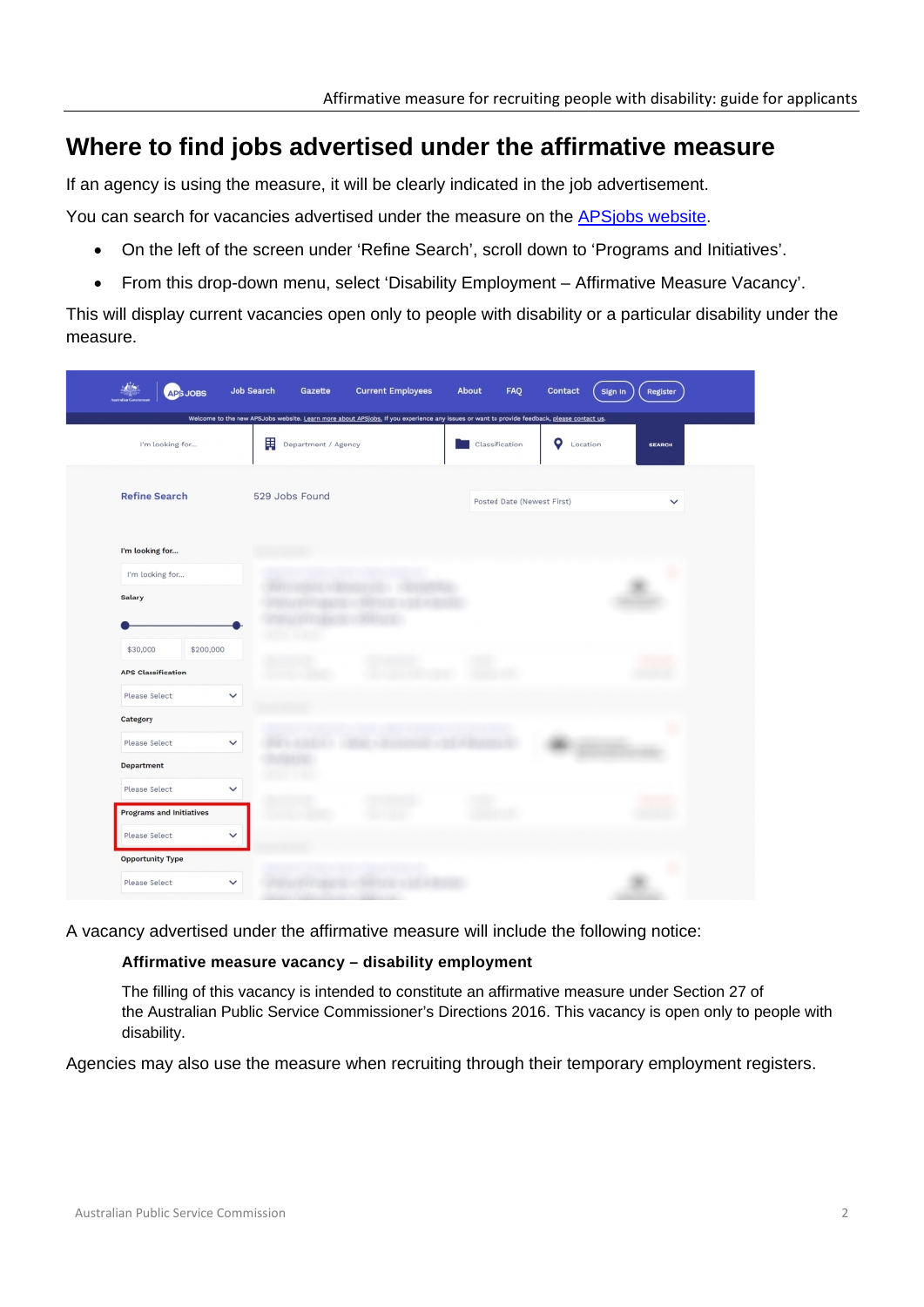# **How to apply for jobs advertised under the affirmative measure**

## **Follow the application information**

Apply for a job by following the information the agency provides, like any other APS job application.

As well as the information on the APSjobs website, there is usually extra information on the agency's website, such as an applicant information pack. There will be a nominated contact officer, and it's a good idea to get in touch with them if you have any questions about the job or the recruitment process.

• Prepare your application using the guidance provided in the advertisement and applicant information pack.

## **Check these extra tips on applying for APS jobs**

You can find general guidance on how to increase your chances of winning an APS job at [Applying for](https://www.apsc.gov.au/working-aps/joining-aps)  [jobs in the APS.](https://www.apsc.gov.au/working-aps/joining-aps)

The Australian Government's JobAccess program also has helpful information at [Finding or changing](https://www.jobaccess.gov.au/people-with-disability/available-support/151)  [jobs.](https://www.jobaccess.gov.au/people-with-disability/available-support/151)

## **Providing evidence of disability**

Only people with disability or a particular type of disability are eligible for vacancies under the affirmative measure. To make sure applicants are people with disability, agencies will ask for evidence of disability.

You don't need to include information about the type of disability – unless the vacancy is restricted to people with a particular type of disability.

You may not need to provide evidence of disability until you are shortlisted for the next stage of the application process. This means you don't need to provide evidence unnecessarily.

Suitable evidence of a disability may be a:

- certificate or letter from a registered medical practitioner.
- letter from a Disability Employment Services or jobactive provider
- letter from a secondary or tertiary institution disability services unit in relation to a recent student.

If you need to get one of these documents, you may find it helpful to use the template below for providing evidence of eligibility for disability.

If none of these documents are available, agencies may consider accepting a statutory declaration. Contact the agency to find out what they regard as acceptable evidence.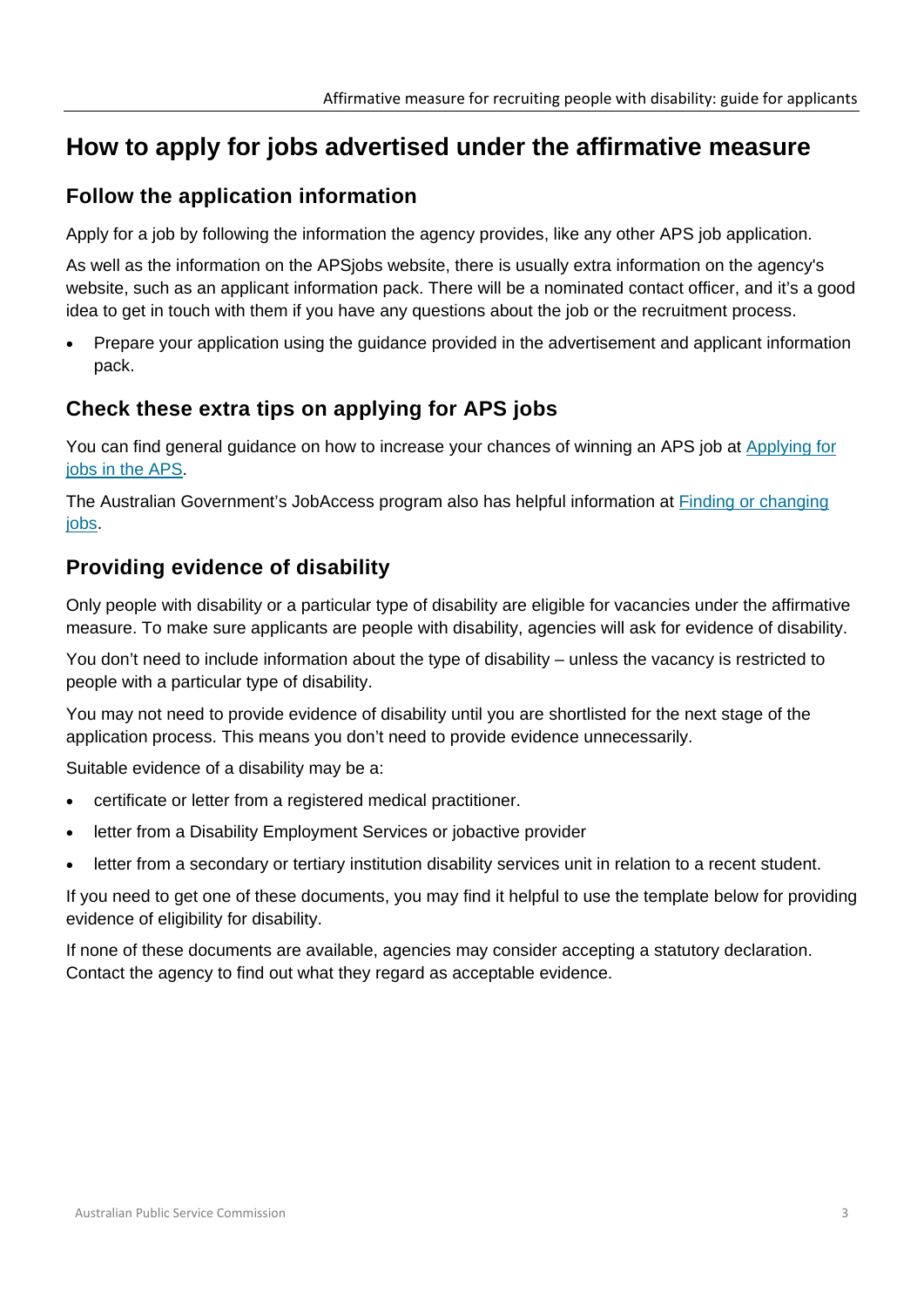# **Definition of disability**

For the purposes of the affirmative measure, 'disability' is defined by the Australian Bureau of Statistics in its [Survey of Disability, Ageing and](http://www.abs.gov.au/ausstats/abs@.nsf/Lookup/4430.0Glossary12015) Carers.

People are considered to have a disability if they have a limitation, restriction or impairment, which has lasted, or is likely to last, for at least 6 months and restricts everyday activities.

Full details are at **Definition** of disability.

# **Privacy**

Usually employees are not obliged to share information about disability with an employer unless it affects their ability to do the tasks needed to get the job done. However, for the affirmative measure, you do need to disclose that you have a disability to demonstrate you meet the eligibility requirements.

Information collected about disability is regarded as 'sensitive information' for the purposes of the *Privacy Act 1988.* This means agencies need your consent to collect or share the information.

# **Accessibility and adjustments**

Agencies have to provide reasonable adjustments or flexibilities in the recruitment process to applicants with disability.

For example, this could include providing:

- an Auslan interpreter for an applicant who is hearing impaired
- extra reading time during assessment activities for a person with learning difficulties
- accessible software for a person with vision impairment.

The applicant information pack should clearly state that reasonable adjustments are available if requested and include details of a contact person who can assist you. Usually, this is the nominated contact officer for the job.

Any online application and assessment processes should be fully accessible. If you have any difficulty or need alternative formats, get in touch with the contact officer.

Inform the contact officer of any reasonable adjustments you need during the application process, and make sure you let them know in advance about any adjustments you need if you're shortlisted for further assessment (such as video interview, panel interview or assessment centre).

If you get the job, reasonable adjustments can also be made to assist you in the job.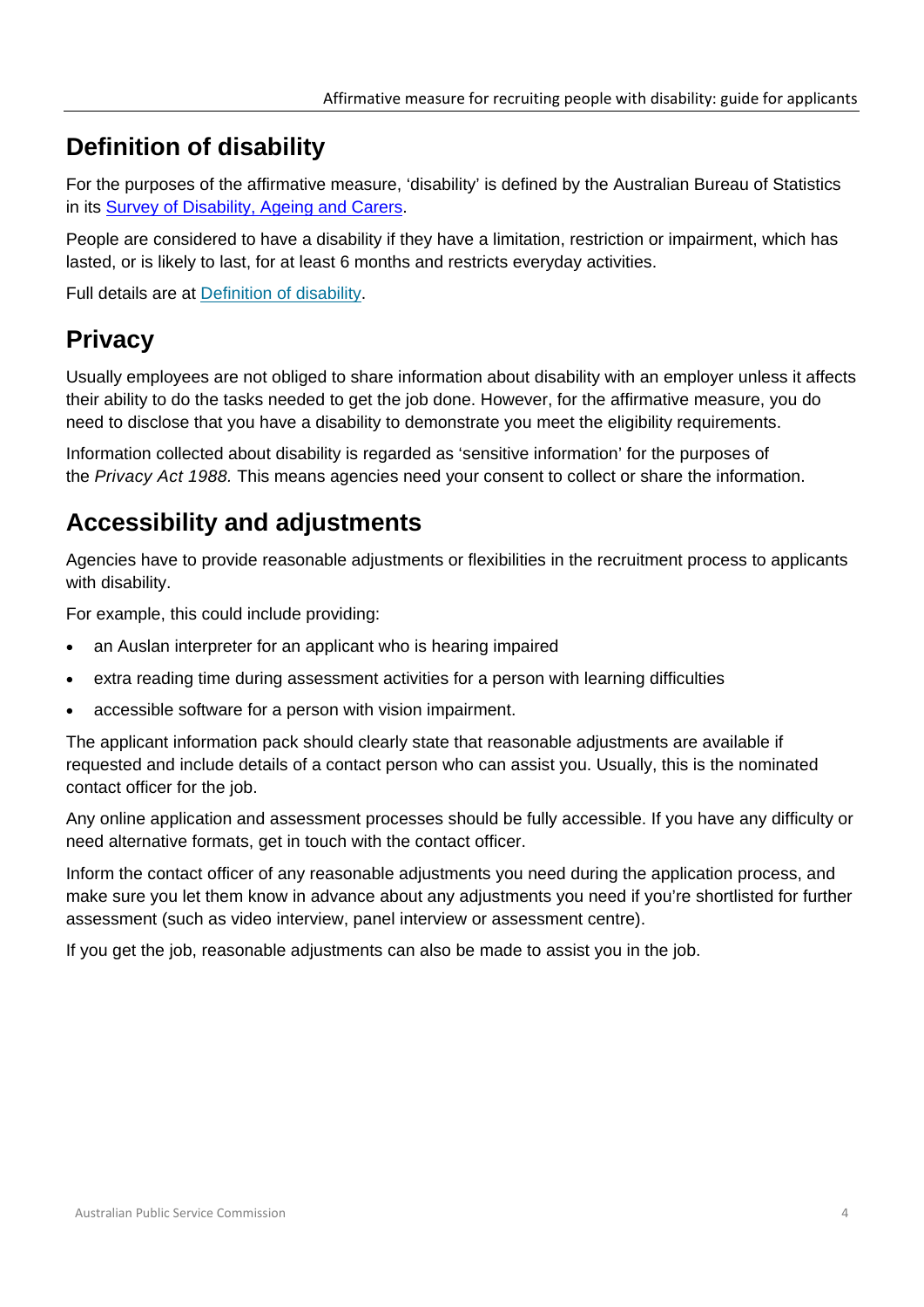# **Contact details**

## **Job contact officer**

The contact officer listed in the job advertisement can answer your questions.

### **JobAccess Advisers**

JobAccess Advisers may be able to assist with information about getting a public service job or accessing other services. This includes the Employment Assistance Fund, which can provide reasonable adjustments for job seekers and employees.

For more information:

- call JobAccess Advisers on 1800 464 800
- visit [Free support to find or keep a job](https://www.jobaccess.gov.au/people-with-disability/free-support-find-or-keep-job)
- visit [Employment Assistance Fund Guidelines](https://www.jobaccess.gov.au/employment-assistance-fund-eaf)

## **RecruitAbility scheme**

The RecruitAbility scheme to improve job prospects of people with disability.

For more information:

[RecruitAbility scheme: guide for applicants](https://www.apsc.gov.au/working-aps/diversity-and-inclusion/disability/recruitability)

#### **Affirmative measure**

For more information on the affirmative measure in Section 27 of the Australian Public Service Commissioner's Directions 2016:

email the APSC Diversity and Inclusion Policy Team at [diversity@apsc.gov.au.](mailto:diversity@apsc.gov.au)

## **DES providers**

The Australian Government funds a national network of private and not-for-profit organisations to support people with disability to prepare for, find and keep a job. These organisations are known as Disability Employment Services (DES) providers.

For more information:

- visit the [Australian Government jobactive website](https://jobsearch.gov.au/serviceproviders/search?jsk=1)
- phone 1800 464 800
- use the [JobAccess online enquiry form.](https://www.jobaccess.gov.au/contacts/online-enquiry-form)

#### **Last reviewed:**

16 July 2021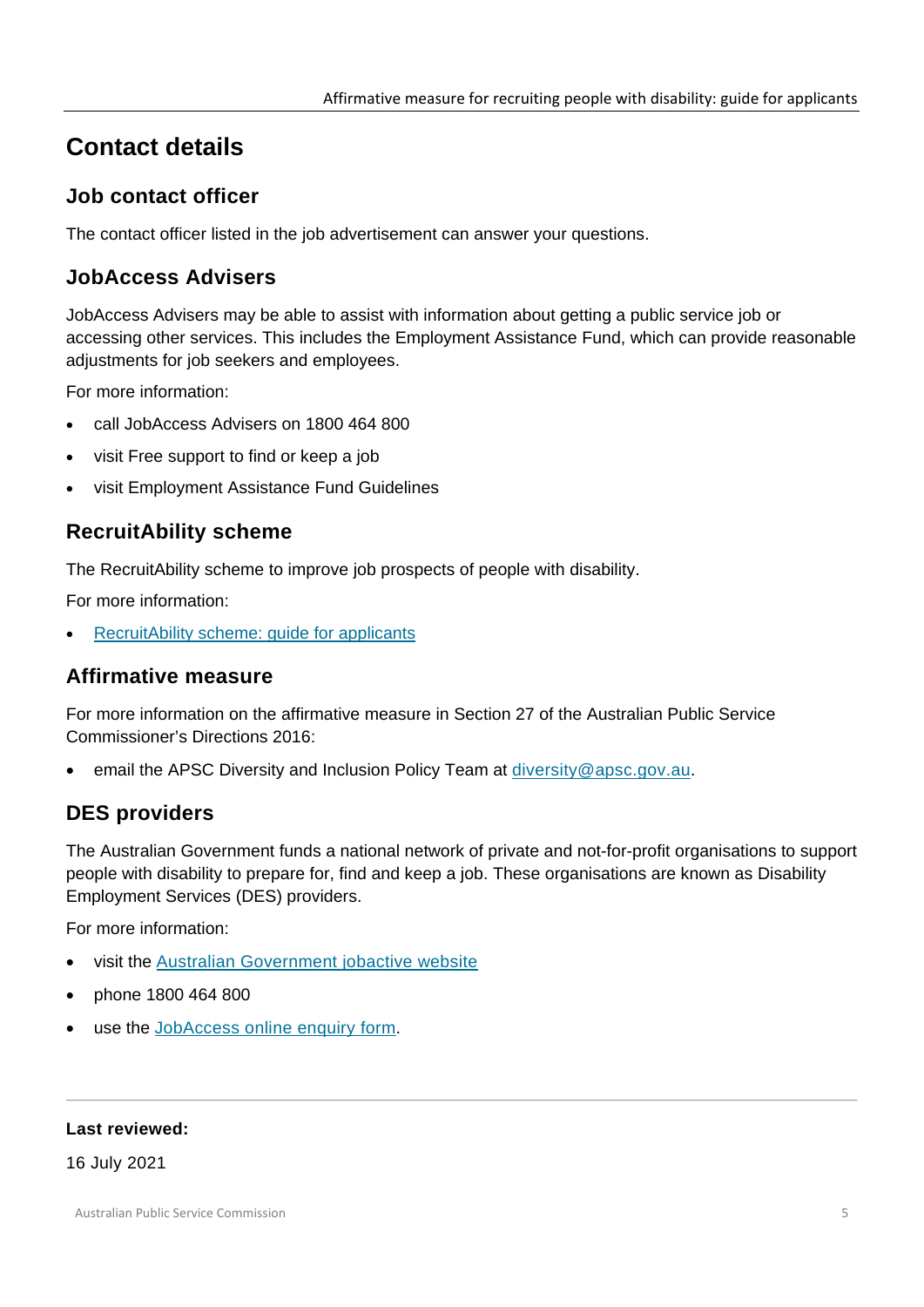# **Template for providing evidence of eligibility for disability employment affirmative measure**

Name of person certifying eligibility:

Organisation/business name: \_\_\_\_\_\_\_\_\_\_\_\_\_\_\_\_\_\_\_\_\_\_\_\_\_\_\_\_\_\_\_\_\_\_\_\_\_\_\_\_\_\_\_\_\_\_\_\_\_\_\_

I am:

- a registered medical practitioner, registration number:
- employed in the disability services unit of a University/TAFE/school
- other, please describe: \_\_\_\_\_\_\_\_\_\_\_\_\_\_\_\_\_\_\_\_\_\_\_\_\_\_\_\_\_\_\_\_\_\_\_\_\_\_\_\_\_\_\_\_\_\_\_\_\_\_\_\_\_

I hereby certify that, according to records held in this office, [insert applicant name] meets the definition of disability applicable to the Australian Public Service Affirmative Measure – Disability Employment.

| Signature: |  |  |  |
|------------|--|--|--|
|            |  |  |  |
| Date:      |  |  |  |

# **Disability definition**

People are considered to have a disability if they have a limitation, restriction or impairment, which has lasted, or is likely to last, for at least 6 months and restricts everyday activities.

Full details are listed below and at [Definition of disability.](https://www.apsc.gov.au/working-aps/diversity-and-inclusion/disability/definition-disability)

## **Disability groups**

#### **Sensory**

- loss of sight (not corrected by glasses or contact lenses)
- loss of hearing where communication is restricted, or an aid to assist with, or substitute for, hearing is used
- speech difficulties.